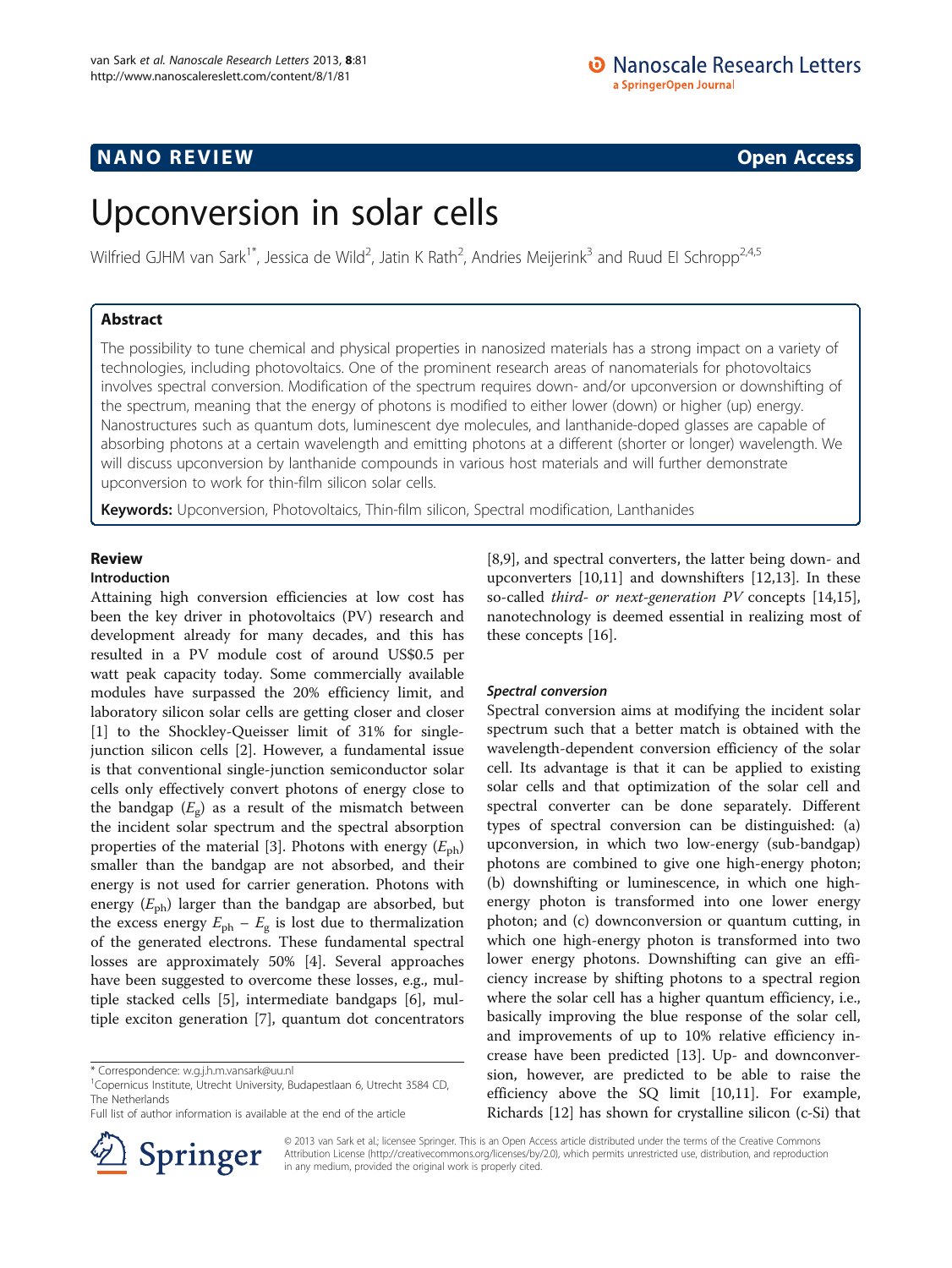the potential relative gain in efficiency could be 32% and 35% for downconversion and upconversion, respectively, both calculated for the standard 1,000-W/ $m^2$  air mass (AM) 1.5 solar spectrum.

Research on spectral conversion is focused on organic dyes, quantum dots, lanthanide ions, and transition metal ion systems for up- and downconversion [[13,17,18\]](#page-8-0). An upconversion layer is to be placed at the back of the solar cells, and by converting part of the transmitted photons to wavelengths that can be absorbed, it is relatively easy to identify a positive contribution from the upconversion layer, even if the upconversion efficiency is low. In contrast, proof-of-principle experiments in solar cells are complicated for downconverters and downshifters because of the likelihood of competing non-radiative processes. These downconverters and downshifters have to be placed at the front of the solar cell, and any efficiency loss will reduce the overall efficiency of the system.

Downconversion with close to 200% internal quantum efficiency has been demonstrated, but the actual quantum efficiency is lower due to concentration quenching and parasitic absorption processes [\[19,20\]](#page-8-0). Even for a perfect 200% quantum yield system, a higher solar cell response requires a reflective coating to reflect the isotropically emitted photons from the downconversion layer back towards the solar cell. However, no proof-of-principle experiments have been reported to demonstrate an efficiency gain using downconversion materials. An upconverter also emits isotropically, but since it is placed at the back of the solar cells, the upconversion photons can easily be directed into the solar cell by placing a reflector behind the upconverter layer, as depicted in Figure 1.

The usefulness of down- and upconversion and downshifting depends on the incident spectrum and intensity. While solar cells are designed and tested according to the ASTM standard [[21](#page-8-0)], these conditions are rarely met outdoors. Spectral conditions for solar cells vary from AM0 (extraterrestrial) via AM1 (equator,



summer and winter solstice) to AM10 (sunrise, sunset). The weighted average photon energy (APE) [\[22](#page-8-0)] can be used to parameterize this; the APE (using the range 300 to 1,400 nm) of AM1.5G is 1.674 eV, while the APE of AM0 and AM10 are 1.697 and 1.307 eV, respectively. Further, overcast skies cause higher scattering leading to diffuse spectra, which are blue-rich, e.g., the APE of the AM1.5 diffuse spectrum is calculated to be 2.005 eV, indeed much larger than the APE of the AM1.5 direct spectrum of 1.610 eV. As downconversion and downshifting effectively red-shift spectra, the more relative energy an incident spectrum contains in the blue part of the spectrum (high APE), the more gain can be expected [\[12,23](#page-8-0)]. Application of downconversion layers will therefore be more beneficial for regions with high diffuse irradiation fraction, such as Northwestern Europe, where this fraction can be 50% or higher. In contrast, solar cells with upconversion (UC) layers will be performing well in countries with high direct irradiation fractions or in early morning and evening due to the high air mass resulting in low APE, albeit that the non-linear response to intensity may be limiting. Up- and downconversion layers could be combined on the same solar cell to overcome regionally dependent efficiencies. Optimization of either up- or downconversion layers could be very effective if the solar cell bandgap is a free design parameter.

In this paper, we focus on upconversion materials for solar cells, in particular for thin-film silicon solar cells. We describe the present state of the art in upconversion materials and application in solar cells.

## Upconversion

### Principles

Upconversion was suggested by Bloembergen [[24](#page-8-0)] and was related to the development of infrared (IR) detectors: IR photons would be detected through sequential absorption, as would be possible by the arrangement of energy levels of a solid. However, as Auzel pointed out, the essential role of energy transfer was only recognized nearly 20 years later [[25\]](#page-8-0). Several types of upconversion mechanism exist, of which the *addition de photon par transferts* d'energie or, in English, energy transfer upconversion mechanism is the most efficient; it involves energy transfer from an excited ion, named sensitizer, to a neighboring ion, named activator [\[25\]](#page-8-0). Others are two-step absorption, being a ground-state absorption followed by an excitedstate absorption, and second-harmonic generation. The latter mechanism requires extremely high intensities, of about  $10^{10}$  times the sun's intensity on a sunny day, to take place [[26](#page-8-0)] and can therefore be ruled out as a viable mechanism for solar cell enhancement.

Upconverters usually combine an active ion, of which the energy level scheme is employed for absorption, and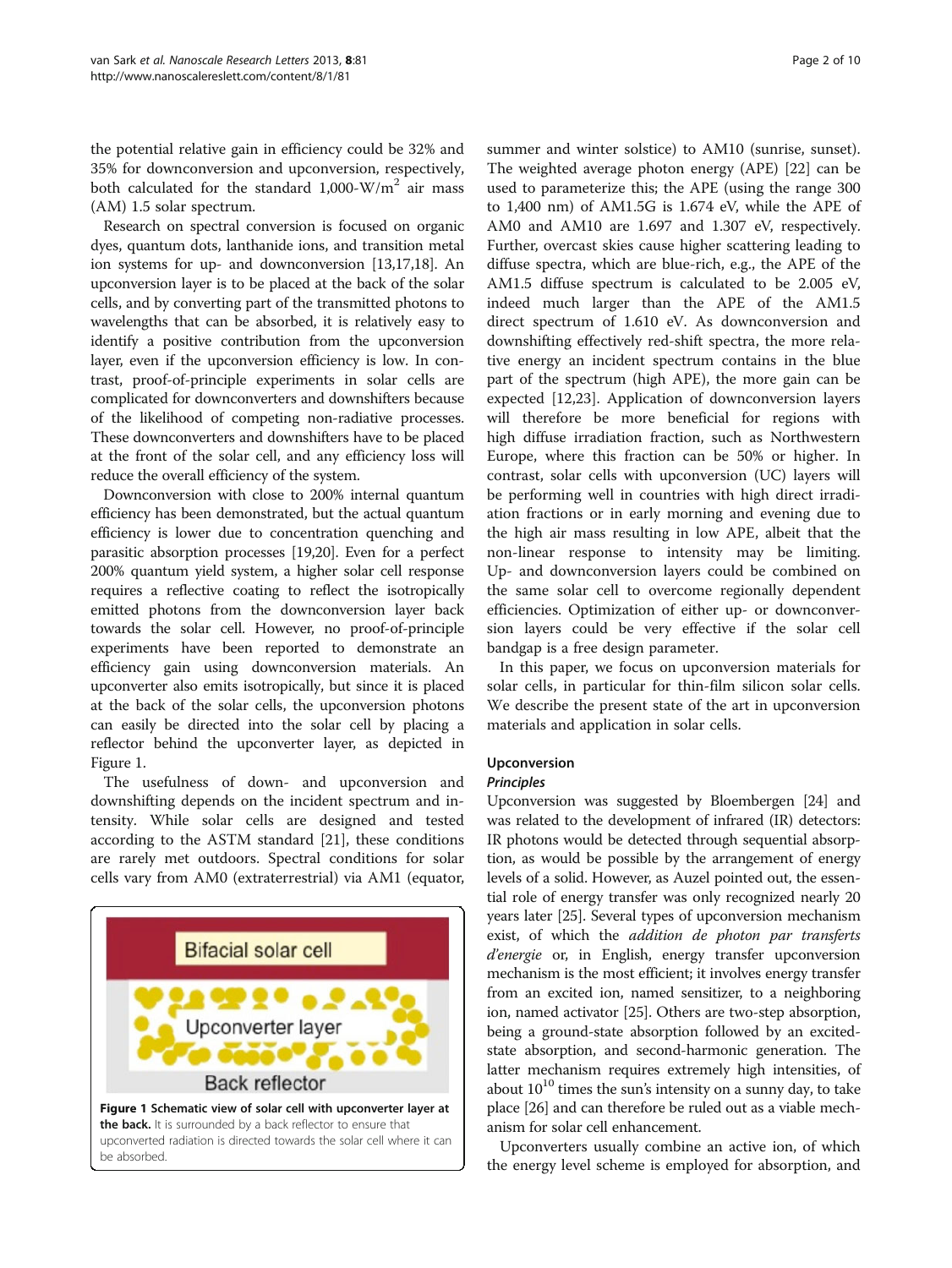<span id="page-2-0"></span>a host material, in which the active ion is embedded. The most efficient upconversion has been reported for the lanthanide ion couples (Yb, Er) and (Yb, Tm) [[27](#page-8-0)]. The first demonstration of such an upconversion layer was reported by Gibart et al. [\[28\]](#page-8-0) who used a GaAs cell on top of a vitroceramic containing  $Yb^{3+}$  and  $Er^{3+}$ : it showed 2.5% efficiency under very high excitation densities.

#### Upconverter materials

Lanthanides have been employed in upconverters attached to the back of bifacial silicon solar cells. Trivalent erbium is ideally suited for upconversion of near-infrared (NIR) light due to its ladder of nearly equally spaced energy levels that are multiples of the  ${}^{4}I_{15/2}$  to  ${}^{4}I_{13/2}$  transition (1,540 nm; see also Figure 2). Shalav et al. [\[29\]](#page-8-0) have demonstrated a 2.5% increase of external quantum efficiency due to upconversion using  $\text{NaYF}_4:20\% \text{ Er}^{3+}$ . By depicting luminescent emission intensity as a function of incident monochromatic (1,523 nm) excitation power in a double-log plot, they showed that at low light intensities, a two-step upconversion process  $(^{4}I_{15/2} \rightarrow ^{4}I_{13/2} \rightarrow ^{4}I_{11/2})$ dominates, while at higher intensities, a three-step upconversion process  $({}^{4}I_{15/2} \rightarrow {}^{4}I_{13/2} \rightarrow {}^{4}I_{11/2} \rightarrow {}^{4}S_{3/2}$ level) is involved.

Strümpel et al. have identified the materials of possible use in up- (and down-) conversion for solar cells [[26](#page-8-0)]. In addition to the  $\text{NaYF}_{4}$ :(Er,Yb) phosphor, they suggest the use of BaCl<sub>2</sub>:( $Er^{3+}$ , $Dy^{3+}$ ) [\[30](#page-8-0)], as chlorides were thought to be a better compromise between having a low phonon energy and a high-excitation spectrum, compared to the NaYF<sub>4</sub> [[31](#page-8-0),[32](#page-8-0)]. These lower phonon energies lead to



Figure 2 Upconversion in the  $(Yb^{3+}, Er^{3+})$  couple. The dashed lines represent energy transfer, the full lines represent the radiative decay, and the curly lines indicate multi-phonon relaxation processes. The main route is a two-step energy transfer after excitation around 980 nm in the Yb<sup>3+</sup> ion that leads to excitation to the  ${}^{4}F_{7/2}$  state of the Er<sup>3+</sup> ion. After relaxation from this state, emission is observed from the  ${}^{2}H_{11/2}$  level, the  ${}^{4}S_{3/2}$  level (green), and the  ${}^{4}F_{9/2}$  level (red).

lower non-radiative losses. In addition, the emission spectrum of dysprosium is similar to that of erbium, but the content of  $Dy^{3+}$  should be <0.1% to avoid quenching [[25,26\]](#page-8-0).

NaYF<sub>4</sub> co-doped with  $(Er^{3+}, Yb^{3+})$  is, to date, the most efficient upconverter [[27,33\]](#page-8-0), with approximately 50% of all absorbed NIR photons upconverted and emitted in the visible wavelength range. However, the (Yb, Er) couple is not considered beneficial for upconversion in c-Si cells as silicon also absorbs in the 920- to 980-nm wavelength range. These phosphors can be useful for solar cells based on higher bandgap materials such as the dye-sensitized solar cell (DSSC) or Grätzel cell [\[34](#page-8-0)], a-Si(Ge):H, or CdTe. Different mechanisms are responsible for the upconversion luminescence. The  $Yb^{3+}$  ion has only one excited state and is an ideal sensitizer for  $Er<sup>3+</sup>$  because of the relatively high oscillator strength of the <sup>2</sup>F<sub>7/2</sub>  $\rightarrow$  <sup>2</sup>F<sub>5/2</sub> transition and the fact that  $Er^{3+}$  has a state with similar energy  $(^{4}I_{11/2})$  which is populated by energy transfer from  $Yb^{3+}$  (see Figure 2). Population of the first excited state of  $Er^{3+}$  ( $^{4}I_{11/2}$ ) is therefore directly proportional to the incoming light intensity. When upconversion is the main route, energy transfer from the first excited state ( ${}^{4}I_{11/2}$ ) to the second excited state ( ${}^{4}F_{7/2}$ ) follows. After some small energy-relaxation steps, emission is observed from the  ${}^{4}S_{3/2}$ ,  ${}^{2}H_{11/2}$  (green), and  ${}^{4}F_{9/2}$ (red) states. The  ${}^{4}F_{9/2}$  can also be reached after energy transfer from the  ${}^{4}I_{13/2}$  state.

As two or more photons are required for upconverted emission, a higher order dependence of the incoming light intensity is expected:

$$
N_n \propto N_{n-1} N_s \propto (N_s)^n \propto P_{in}^{n}, \qquad (1)
$$

where  $n$  is the number of photons needed to excite the upconverted state.  $N_n$  is the *n*th excited state in the  $Er^{3+}$ ion, and  $N_s$  is the excited state of the sensitizer ion Yb<sup>3+</sup>. When a higher energy level saturates, other processes like non-radiative relaxation to lower energy states occur, and as a consequence, deviations from the expected power law dependence are observed [\[35,36](#page-8-0)]. The upconverted emission intensity is thus proportional to the population of the higher excited state  $N_n$ . When an upconverter is applied to the back of a solar cell, the increased photogenerated current is due to this emission, and thus,

$$
I_{\rm SC}^{\rm UC} \!\propto\! P_{in}^{\rm n} \tag{2}
$$

where  $P_{\text{in}}$  is the incoming light intensity and  $I_{\text{SC}}^{\text{UC}}$  is the photogenerated short-circuit current increase due to upconversion in the solar cell. As a result, for current increase due to upconversion, a quadratic power dependence on the concentration factor is expected.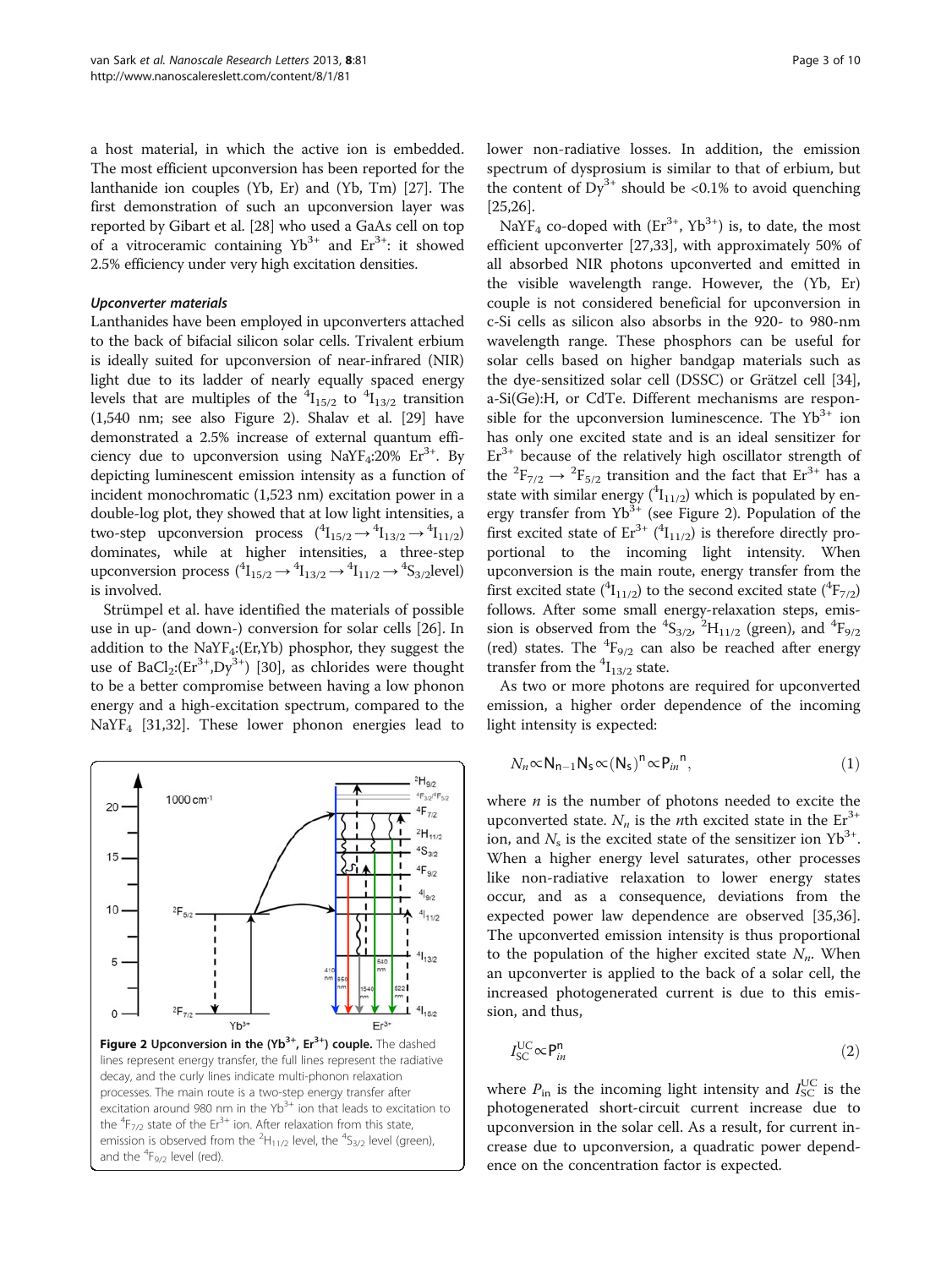De Wild et al. recently applied a commercially available upconverter,  $Gd_2O_2S:Yb^{3+}$ ,  $Er^{3+}$ , in which  $Yb^{3+}$  absorbs light around 980 nm and  $Er^{3+}$  emits in the visible spectrum (400 to 700 nm) [\[37\]](#page-9-0). These absorption and emission wavelengths are very suitable for use with widebandgap solar cells, such as single-junction a-Si:H, as the absorption edge of a-Si:H is between the wavelengths for absorption and emission. Furthermore, the spectral response is very high in that emission range. The dominant upconversion mechanism in  $Gd_2O_2S:Yb^{3+}$ ,  $Er^{3+}$  is energy transfer upconversion.

Nanocrystals of  $NaYF_4:Er^{3+}$ ,  $Yb^{3+}$  also show upconversion. An advantage of using nanocrystals is that transparent solutions or transparent matrices with upconverting nanocrystals can be obtained. Recent reviews on upconverting nanoparticles summarize the status of a variety of upconverter materials that are presently available as nanocrystals, mostly phosphate and fluoride nanocrystals [\[38,39\]](#page-9-0). However, a problem with upconversion nanocrystals is the lower upconversion efficiency [\[40](#page-9-0)]. There is a clear decrease in efficiency with decreasing size in the relevant size regime between 8 and 100 nm, which is probably related to surface effects and quenching by coupling with high-energy vibrations in molecules attached to the surface.

Upconversion systems consisting of lanthanide nanocrystals of  $YbPO<sub>4</sub>$  and  $LuPO<sub>4</sub>$  have been demonstrated to be visible by the naked eye in transparent solutions, however at efficiency lower than that of solid-state upconversion phosphors [[27\]](#page-8-0). Other host lattices ( $\text{Na}_{\text{x}}\text{F}_{4}$ , X = Y, Gd, La) have been used, and codoping with  $Yb^{3+}$  and  $Er^{3+}$ , or  $Yb^{3+}$  and  $Tm^{3+}$  appeared successful, where  $Yb^{3+}$  acts as sensitizer. Nanocrystals of <30 nm in size, to prevent scattering in solution, have been prepared, and they can be easily dissolved in organic solvents forming colloidal solutions, without agglomeration. Further efficiency increase is possible by growing a shell of undoped  $\text{NaYF}_4$  around the nanocrystal; in addition, surface modification is needed to allow dissolution in water, for use in biological labeling.

Porous silicon layers are investigated for use as upconverter layers as host for rare-earth ions because these ions can easily penetrate the host due to the large surface area and porosity. A simple and low-cost dipping method has been reported [[41\]](#page-9-0), in which a porous silicon layer is dipped into a nitrate solution of erbium and ytterbium in ethanol  $(Er(NO<sub>3</sub>)<sub>3</sub>:Yb(NO<sub>3</sub>)<sub>3</sub>:C<sub>2</sub>H<sub>5</sub>OH)$ , which is followed by a spin-on procedure and a thermal activation process at  $900^{\circ}$ C. Excitation of the sample at 980 nm revealed upconversion processes as visible and NIR photoluminescence is observed; co-doping of Yb with Er is essential, and doping only with Er shows substantial quenching effects [[42\]](#page-9-0).

Finally, sensitized triplet-triplet annihilation (TTA) using highly photostable metal-organic chromophores in conjunction with energetically appropriate aromatic hydrocarbons has been shown to be another alterna tive upconversion system [\[43,44\]](#page-9-0). This mechanism was shown to take place under ambient laboratory conditions, i.e., low-light-intensity conditions, clearly of importance for outdoor operation of solar cells. These chromophores (porphyrins in this case) can be easily incorporated in a solid polymer such that the materials can be treated as thin-film materials [\[45\]](#page-9-0). A problem with TTA upconverters is the spectral range. No efficient upconversion of NIR radiation at wavelengths beyond 800 nm has been reported which limits the use to widebandgap solar cells [\[37,46](#page-9-0)].

### Upconversion for solar cells Efficiency limits

Upconversion in solar cells was calculated to potentially lead to a maximum conversion efficiency of 47.6% [[11](#page-8-0)] for nonconcentrated sunlight using a 6,000-K blackbody spectrum in detailed-balance calculations. This optimum is reached for a solar cell material of approximately 2-eV bandgap. Applied on the back of silicon solar cells, the efficiency limit would be approximately 37% [[11](#page-8-0)]. The analysis of the energy content of the incident AM1.5G spectrum shows that cells with an upconverter layer would benefit from an extra amount of 35% light incident in the silicon solar cell [\[12](#page-8-0)]. An extension to the models described above was presented in a study by Trupke et al. [\[47](#page-9-0)], in which realistic spectra were used to calculate limiting efficiency values for upconversion systems. Using an AM1.5G spectrum leads to a somewhat higher efficiency of 50.69% for a cell with a bandgap of 2.0 eV. For silicon, the limiting efficiency would be 40.2% or nearly 10% larger than the value of 37% obtained for the 6,000-K blackbody spectrum [\[11](#page-8-0)]. This increase was explained by the fact that absorption in the earth's atmosphere at energies lower than 1.5 eV (as evident in the AM1.5G spectrum) leads to a decrease in light intensity. Badescu and Badescu [\[48](#page-9-0)] have presented an improved model that takes into account the refractive index of solar cell and converter materials in a proper manner. Two configurations are studied: cell and rear converter, the usual upconverter application, and front converter and cell (FC-C). They confirm the earlier results of Trupke et al. [\[11](#page-8-0)] in that the limiting efficiency is larger than that of a cell alone, with higher efficiencies at high concentration. Also, the FC-C combination, i.e., upconverter layer on top of the cell, does not improve the efficiency, which is obvious. Further, building on the work by Trupke et al. [\[11\]](#page-8-0), the variation of refractive indexes of cell and converter was studied, and it was found that the limiting efficiency increases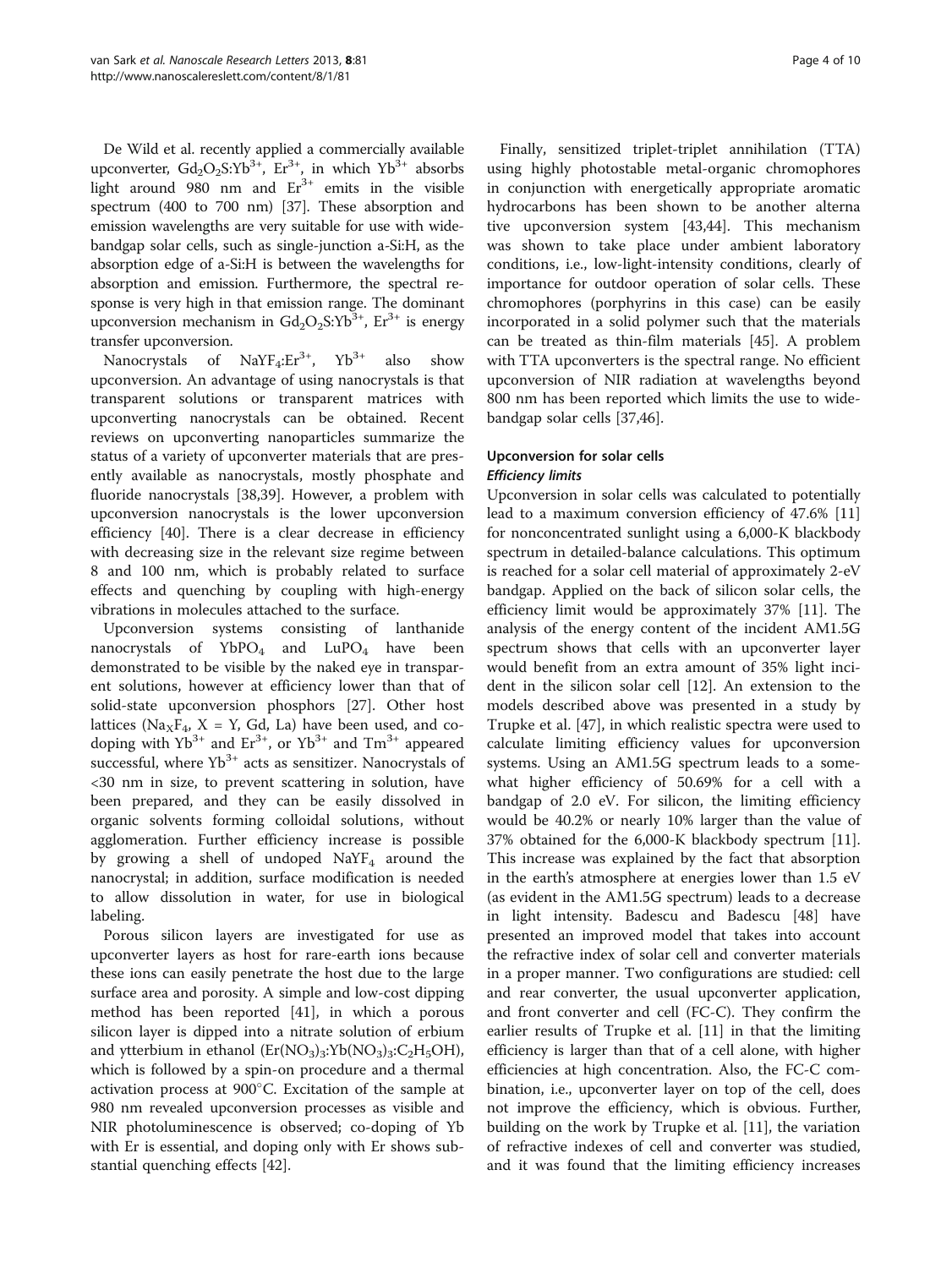with the refractive index of both cell and upconverter. In practice, a converter layer may have a lower refractive index (1.5, for a transparent polymer: polymethylmethacrylate (PMMA) [\[49\]](#page-9-0)) than a cell (3.4). Using a material with a similar refractive index as the cell would improve the efficiency by about 10%. Finally, a recent study on realistic upconverter and solar cell systems, in which non-ideal cell and upconverters were considered, corroborates the above findings [[50](#page-9-0)]. In this study, non-ideal absorption and radiative recombination, as well as non-radiative relaxation in the upconverter, were taken into account. Atre and Dionne also stressed that thin-film PV with wide-bandgap materials may benefit the most from including upconverters [\[50\]](#page-9-0).

### Experiments

The first experiment in which an upconversion layer was applied on the back of solar cells comprised an ultrathin (3 μm) GaAs cell (bandgap 1.43 eV) on top of a 100-μm -thick vitroceramic containing  $Yb^{3+}$  and  $Er^{3+}$  [[28](#page-8-0)]: it showed 2.5% efficiency upon excitation of 256-kW/m<sup>2</sup> monochromatic sub-bandgap (1.391 eV) laser light (1 W on  $0.039$ -cm<sup>2</sup> cell area) as well as a clear quadratic dependence on incident light intensity. An efficiency of the solar cell of 2.5% was obtained even though the excitation wavelength (891 nm) is not resonant with the absorption peak of  $Yb^{3+}$  (approximately 980 nm), leading to inefficient upconversion. Secondly, the design was such that not all emitted photons were directed to the solar cell.

Richards and Shalav [\[51\]](#page-9-0) showed upconversion under a lower excitation density of 2.4  $W/cm<sup>2</sup>$  reaching 3.4% quantum efficiency at 1,523 nm in a crystalline silicon solar cell with NaYF<sub>4</sub> doped with  $Er^{3+}$  as upconverter. This was for a system optimized for the wavelength of 1,523 nm. Intensity-dependent measurements showed that the upconversion efficiency was approaching its maximum due to saturation effects [\[51,52\]](#page-9-0). Under broadband excitation, upconversion was shown for the same system by Goldschmidt et al. [[53\]](#page-9-0) reaching an upconversion efficiency of 1%. Since c-Si has a rather small bandgap (1.12 eV), transmission losses due to the low energy photons are not as high as for wider bandgap solar cells. Hence, the efficiency gain for larger bandgap solar cells is expected to be higher. Upconversion of 980 nm light was also demonstrated in DSSCs [\[54,55](#page-9-0)] and of 750-nm light in ultrathin (50 nm) a-Si:H solar cells in 2012 [\[56](#page-9-0)]. In the latter proof-of-principle experiment, for the first time, an organic upconverter was applied.

#### Upconversion for a-Si:H solar cells

A typical external collection efficiency (ECE) graph of standard single-junction p-i-n a-Si:H solar cells is shown in Figure [3.](#page-5-0) These cells are manufactured on textured light-scattering  $SnO<sub>2</sub>:F-coated glass substrates and rou$ tinely have >10% initial efficiency. Typically, the active Si layer in the cells has a thickness of 250 nm, and the generated current is 14.0 to 14.5 mA/cm<sup>2</sup>, depending on the light-trapping properties of the textured metal oxide and the back reflector. After light-induced creation of the stabilized defect density (Staebler-Wronski effect [[57\]](#page-9-0)), the stabilized efficiency is approximately 9%. From Figure [3](#page-5-0), it can be seen that the maximum ECE is 0.85 at approximately 550 nm, and the cutoff occurs at approximately 700 nm, with a response tailing towards 800 nm. The purpose of an upconverter is to tune the energy of the emitted photons to the energy where the spectral response shows a maximum. If the energy of the emitted photons is too close to the absorption limit (the bandgap edge), then the absorption is too low and the upconverted light would not be fully used.

The photogenerated current could be increased by 40% if the spectral response was sustained at high level up to the bandgap cutoff at 700 nm and by even more if light with wavelengths  $\lambda$  > 700 nm could be more fully absorbed. These two effects can be achieved with the upconversion layer, combined with a highly reflecting back contact. While the upconversion layer converts subbandgap photons to 'super'-bandgap photons that can thus be absorbed, a non-conductive reflector is a much better alternative than any metallic mirror, thus sending back both the unabsorbed super-bandgap photons as well as the upconverted super-bandgap photons into the cell. It is commonly estimated that the stabilized efficiency of the approximately 9% cell can be enhanced to approximately 12%. Besides a-Si, a material denoted as protocrystalline Si could be used; this is an amorphous material that is characterized by an enhanced medium-range structural order and a higher stability against light-induced degradation compared to standard amorphous silicon. The performance stability of protocrystalline silicon is within 10% of the initial performance; its bandgap is slightly higher than that of amorphous silicon.

De Wild et al. [\[58](#page-9-0)] have demonstrated upconversion for a-Si cells with NaYF<sub>4</sub> co-doped with  $(Er^{3+}, Yb^{3+})$  as upconverter. The upconverter shows absorption at 980 nm (by the  $Yb^{3+}$  ion) leading to efficient emission of 653- (red) and 520- to 540-nm (green) light (by the  $Er<sup>3+</sup>$ ) after a two-step energy transfer process. The narrow absorption band around 980 nm for  $Yb^{3+}$  limits the spectral range of the IR light that can be used for upconversion. An external quantum efficiency of 0.02% at 980-nm laser irradiation was obtained. By using a third ion (for example,  $Ti^{3+}$ ) as a sensitizer, the full spectral range between 700 and 980 nm can be efficiently absorbed and converted to red and green light by the Yb-Er couple. A transition metal ion such as  $Ti^{3+}$ incorporated in the host lattice absorbs over a broad spectral region and transfers the energy to a nearby  $Yb^{3+}$ ion through a dipole-dipole interaction [[27,31\]](#page-8-0). The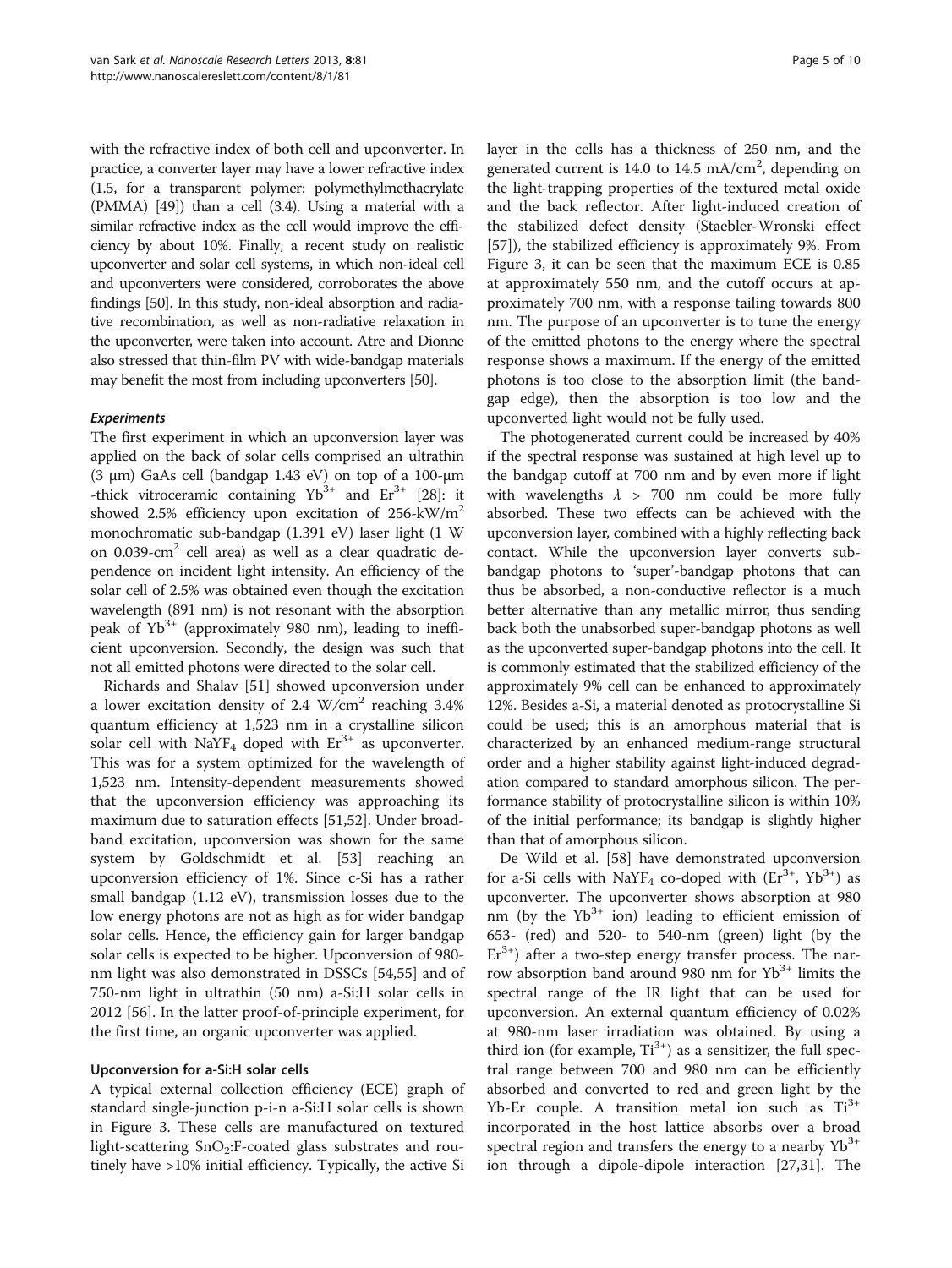<span id="page-5-0"></span>

resulting light emission in the green and red regions is very well absorbed by the cell with very good quantum efficiency for electron–hole generation.

#### Bifacial solar cells with upconverter

Concentrated broadband light excitation has recently been used to study two types of bifacial a-Si:H solar cells that were made with and without  $Gd_2O_2S:Er^{3+}$ ,  $Yb^{3+}$ upconverter attached at the back of the cells [\[59\]](#page-9-0). The upconverter powder mixture was applied to the rear of the solar cells by first dissolving it in a solution of PMMA in chloroform, after which it was drop cast. Two types of p-i-n a-Si:H solar cells were made: one on Asahi-textured SnO2:F glass and one on flat ZnO:Al 0.5% superstrate. The efficiency obtained for the cells is 8% for textured and 5% for flat solar cells, both without a back reflector. Backside illumination yields an efficiency of 5% for textured solar cells and 4% for flat solar cells. With illumination from the back, the efficiency is lower because the generation profile is reversed within the cell, and thus, the photogenerated minority carriers have to travel the largest mean distance, rather than the majority carriers. The spectral response measured through the n-layer shows a quantum efficiency of 0.7 for both textured and flat solar cells at 550 nm; the spectral response at 660 nm is lower, i.e., 0.4 for textured cells and 0.15 for flat cells. The transmission for 900 to 1,040 nm was 40% to 45% for the textured solar cells and between 60% and 80% for the flat solar cells. The thickness of the i-layer was chosen such that an interference maximum occurs at 950 nm, increasing the transmission at this wavelength. As a result, more light can be absorbed by the upconverter layer in the case of the flat solar cell configuration. Concentration levels of up to 25 times were reached using near-infrared light from a solar simulator.

The absorption and emission spectra of the upconverter are shown in Figure 4. The absorption is highest around 950 nm. The upconverter was excited with filtered light of

a xenon lamp at 950  $\pm$  10 and 980  $\pm$  10 nm. The  ${}^{4}F_{7/2}$ state at 2.52 eV is reached after two energy transfer events from Yb to Er. The upconverter was already shown to be very efficient at low light intensities. Saturation was measured under light intensities of less than 1 W/cm<sup>2</sup>. Although the absorption at 950 nm (1.31 eV) is higher, excitation at 980 nm (1.26 eV) leads to two times higher upconverted emission intensity. This may be attributed to the perfectly resonant energy transfer step of 980 nm (1.26 eV) since the  ${}^{4}F_{7/2}$  state is at 2.52 eV.

For further experiments, the upconverter was excited at 980 nm with a pulsed Opotek Opolette laser. Because upconversion is a two-photon process, the efficiency should be quadratically dependent on the excitation power density. The intensity of the laser light was varied with neutral density filters. Upconversion spectra were recorded in the range of 400 to 850 nm under identical conditions with varying excitation power. Varying the intensity shows that for low light intensities, the red part is less than 6% of the total emission (see Figures 4 and [5](#page-6-0)). Only when the emission from the green-emitting states becomes saturated does the red emission become more significant and even blue emission from the  ${}^{2}H_{9/2}$  state is measured (see Figure [5\)](#page-6-0). By comparing the emission intensities, it becomes clear that the emission intensity is not increasing quadratically with excitation power density. Instead, emissions from higher and lower energy states are visible. The inset in Figure [5](#page-6-0) shows the integrated emission peaks for the green and total emissions, showing that at very high laser intensities, the total emission is saturated.

#### Sub-bandgap response

The sub-bandgap response in the near infrared due to the band tails of a-Si:H solar cells cannot be neglected

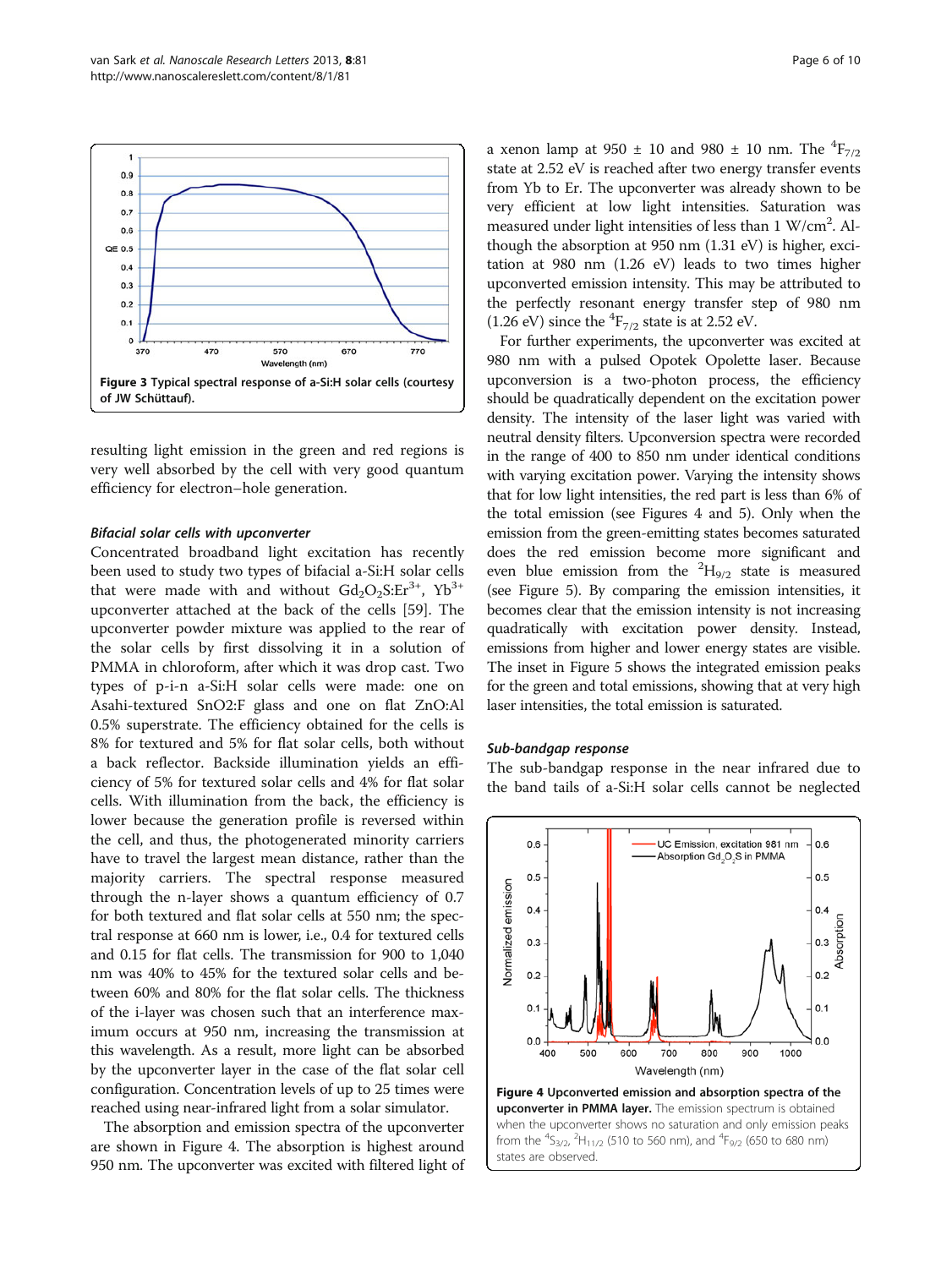<span id="page-6-0"></span>[[58\]](#page-9-0). To distinguish between upconverter response and sub-bandgap response, intensity-dependent current– voltage measurements are performed on solar cells with and without an upconverter at wavelengths longer than 900 nm using a solar simulator and a 900-nm-long pass filter. Intrinsic response of the band tails is linearly dependent on the light intensity, while response due to upconverted light is expected to be quadratically increasing with the concentration. Figure 6 shows the current measured for the different solar cells with different concentration factors of the sub-bandgap light. The slope of the line fitted to the data yields the value  $n$ , as given by Equation 2. As expected, the sub-bandgap response linearly increases with light intensity and values of  $n$  larger than 1 are measured for the upconversion solar cells. Note that the value is rather close to 1 because a large part of the total current is due to the subbandgap response (see Figure 6, upper graph). When the total current measured for the upconverter solar cells is corrected for the sub-bandgap response, the current due to upconversion only shows a higher value for  $n$ (see Figure 6, lower graph), i.e., a value of  $n = 1.5$  and  $n = 1.8$  is determined for textured and flat solar cells, respectively. Clearly, the current is not increasing quadratically with increasing concentration. It is unlikely that the upconverter is saturated because the power density is far below the saturation level of 0.6  $\text{W/cm}^2$ . It is therefore more likely that the deviations are due to decreasing carrier collection efficiency with increasing concentration. This effect would play a larger role in textured solar cells because they have a higher defect density than flat solar cells. This may explain why the value of  $n$  is closer to 2 for flat solar cells than for textured solar cells.



#### Narrow and broadband light comparison

Monochromatic laser light with wavelength at 981 nm and a power density of 0.2  $W/cm<sup>2</sup>$  was used for textured solar cells and yielded a current density of 0.14 mA/ $cm<sup>2</sup>$ for the upconverter solar cells and  $0.04 \text{ mA/cm}^2$  for the reference solar cells. Evidently, the contribution of subbandgap absorption is much smaller using monochromatic laser light. The current due to the upconverter is comparable to the current measured under 20 sun: approximately 0.1 mA/ $cm<sup>2</sup>$  (see Figure 6). This is remarkable in two ways. First, the results are in contrast with previously reported experiments with broadband excitation of c-Si solar cells [[53\]](#page-9-0), where the current under broadband excitation was much smaller than that under laser light excitation. However, in [[53\]](#page-9-0), another upconverter was applied  $(NaYF_4)$  and different processes occur in the upconverter, namely excited state absorption. In the upconverter in this work  $(\text{Gd}_2\text{O}_2\text{S})$ , energy transfer upconversion is the main upconversion path, and the broadband absorption of  $Yb^{3+}$  may increase the transfer between  $Yb^{3+}$  and  $Er^{3+}$ .

Second, the power that is absorbed by  $Yb^{3+}$  is 3.44  $mW/cm<sup>2</sup>$  [[37\]](#page-9-0), which yields a broadband power density of 70 mW/cm<sup>2</sup> under a concentration of 20 sun. This is three times less than the power density of the laser. A

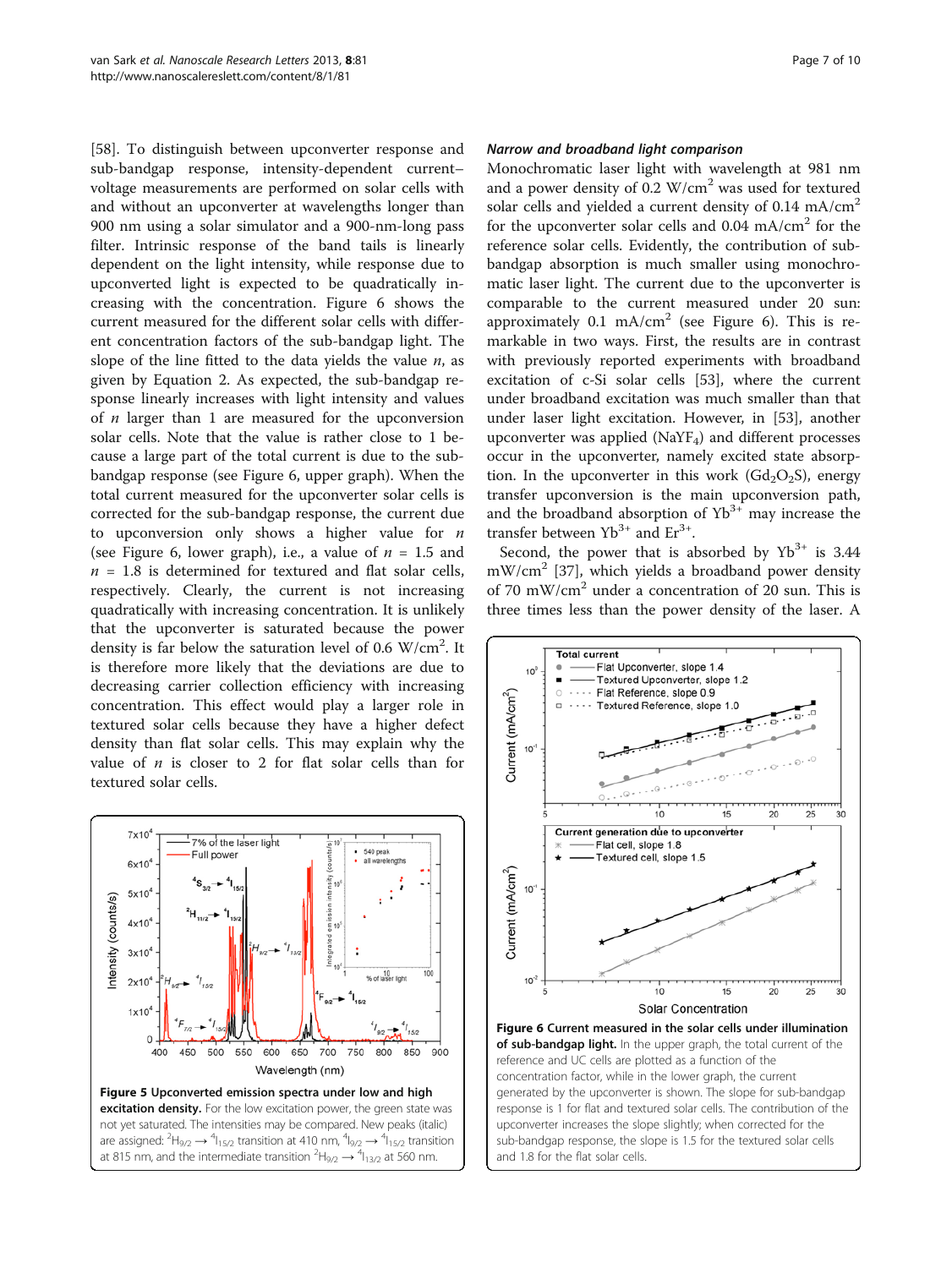large difference here is that for broadband illumination, a 900-nm-long pass filter was used. Therefore, light of the solar simulator extends to further than 1,600 nm; thus, also the  ${}^{4}I_{13/2}$  state of  $Er^{3+}$  is excited directly. Addition of other paths that lead to upconverted light may contribute to the current. These paths may be nonresonant excited-state absorption between the energy levels of  $Er^{3+}$  or three-photon absorption around 1,540 nm at the  $\mathrm{^{4}I_{13/2}}$  state of  $\mathrm{Er}^{3+}$  (see Figure [2](#page-2-0)). Direct excitation of the  ${}^{4}I_{13/2}$  state of  $Er^{3+}$  followed by excited-state absorption from  ${}^{4} \mathrm{I}_{13/2}$  to  ${}^{2} \mathrm{F}_{9/2}$  results in a visible photon around 650 nm, while three-photon absorption around 1,540 nm results in emission from the  ${}^{2}F_{9/2}$  state too. Wavelengths required for these transitions are around 1,540 and 1,200 nm, which are present within the broad excitation spectrum. Contribution of these upconversion routes increases the emission and thereby the current in the solar cells.

#### **Outlook**

Upconversion for solar cells is an emerging field, and the contribution of upconverter research to upconverter solar cell research increases rapidly. However, up to now, only proof-of-principle experiments have been performed on solar cells, mainly due to the high intensities that are deemed necessary. Some routes to enhance absorption are presently being developed, such as external sensitization and plasmonics.

External sensitization can be achieved by, e.g., quantum dots or plasmons. Quantum dots (QDs) can be incorporated in a concentrator plate where the QDs absorb over a broad spectral range in the IR and emit in a narrow line, e.g., around 1,520 nm, resonant with the  $Er<sup>3+</sup>$  upconversion wavelength. Energy transfer from the QDs to  $Er^{3+}$  in this scheme is through radiative energy transfer. The viability of this concept was proven by Pan et al. [[60\]](#page-9-0) in c-Si solar cells, where a layer with QDs was placed below the upconverter layer. With the QDs, more light was absorbed and upconverted, which was proven by measuring the excitation spectra for the upconverted emission. The increased upconverted emission resulted in higher currents in the solar cell.

More challenging are options to enhance upconversion efficiencies by manipulating emission and excitation processes through plasmonic coupling [[61\]](#page-9-0). The use of plasmonic effects with upconverter materials is a new and emerging field, with many possibilities and challenges. In general, plasmonic resonance can be used in two ways to increase the upconversion efficiency: by enhancing either the absorption strength or the emission strength. When the absorption strength is enhanced, the emission increases with the square of the enhancement in the non-linear regime. In the case of resonance between the plasmon and the optical transition, strong

enhancement can be achieved. Recently, Atre et al. [[62](#page-9-0)] have modelled the effects of a spherical nanocresent consisting of a core of an upconverter material and a crescent-shaped Ag shell. A 10-fold increase in absorption as well as a 100-fold increase in above-bandgap power emission toward the solar cell was calculated. A similar study has been performed using Au nanoparticles [[63\]](#page-9-0). Experimental proof has recently been reported by Saboktakin et al. [[64](#page-9-0)]. A related method is to enhance the absorption strength by nanofocusing of light in tapered metallic structures [[65\]](#page-9-0). At the edges, enhancement has been reported due to focusing of the light in these areas. The other option is enhancing the emission. In this case, the emission of the upconverter is enhanced by nearby plasmon resonances [\[66\]](#page-9-0). Since the field enhancement decays away exponentially with the distance to metallic nanoparticle, the upconverter species have to be close to the surface of the nanoparticle to benefit from the field enhancement effects. For organic molecules, this presents no problem because the molecules are small enough to be placed in the field. For lanthanide upconverters, this is more difficult because the ions are typically contained in materials with grain sizes in the micrometer range. However, several groups have managed to make nanosized NaYF4 particles [[67,68\]](#page-9-0). This offers the possibility of plasmonic enhancement for lanthanide upconverters and decreases the light intensity required for efficient upconversion. Alternatively, upconversion using sensitized triplet-triplet annihilation in organic molecules at moderate monochromatic excitation intensities increases the a-Si:H cell efficiency as well [[46](#page-9-0),[56](#page-9-0)].

In this paper, we have briefly reviewed upconversion for solar cells and have presented some relevant experimental results, focusing on the application of lanthanides in combination with wide-bandgap solar cells (a-Si:H). The proof-of-principle experiments that have been performed so far have shown that high intensities are needed to demonstrate upconversion for solar cells. Within the lanthanides, large steps in decreasing the necessary intensity are not expected. In the organic field, there is a rapid decrease in intensity needed for efficient upconversion, while conversion wavelengths are not appropriate yet.

External sensitization using quantum dots or options to enhance upconversion efficiencies by manipulating emission and excitation processes through plasmonic coupling may offer routes for successful upconversion deployment in solar cells. With further developments in these organic molecules, it remains to be seen if lanthanide upconverters, with plasmonic enhancement, or molecules in which TTA can be employed, will be the upconverter material for the future in wide-bandgap solar cells.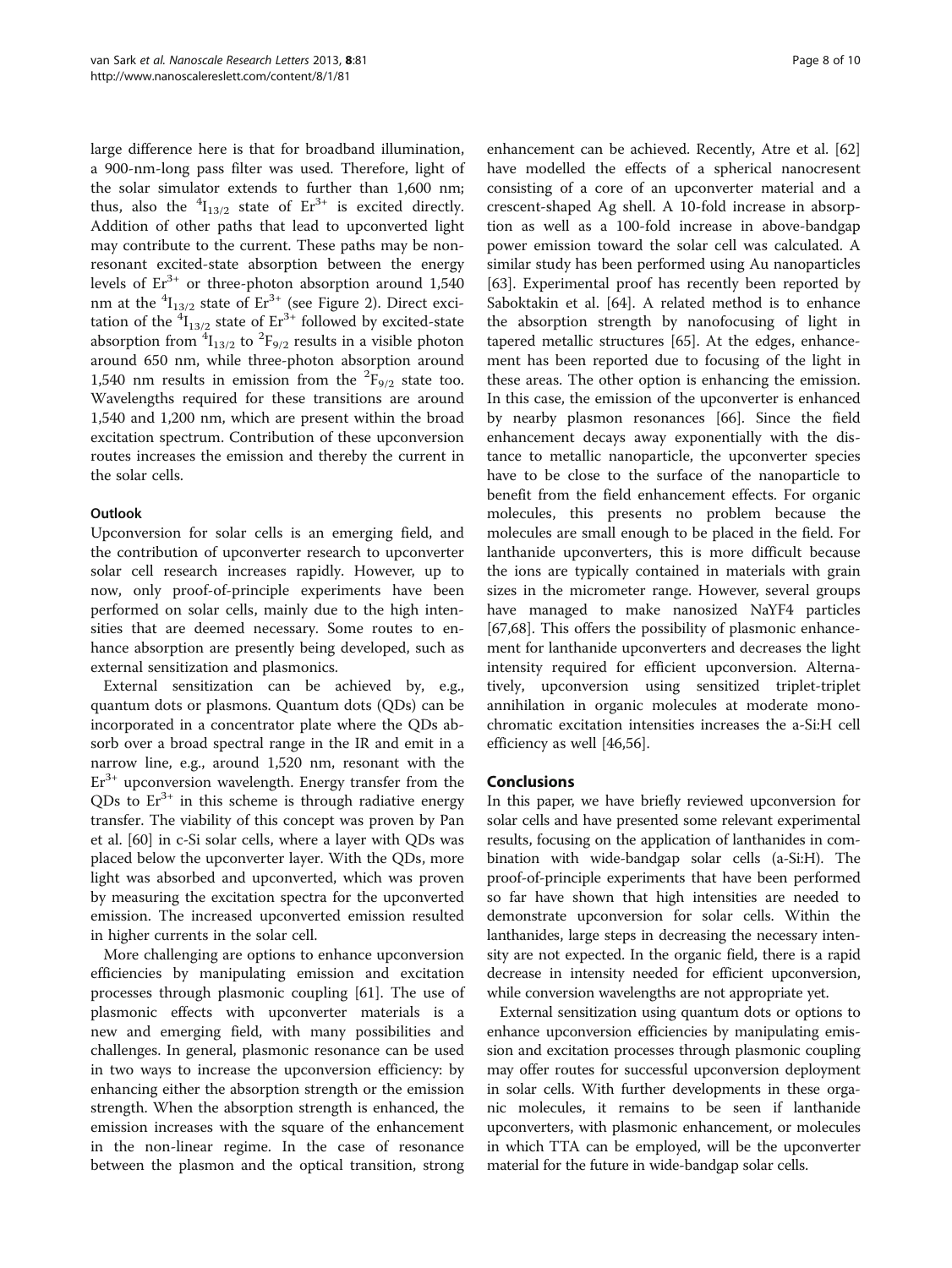#### <span id="page-8-0"></span>Abbreviations

AM: air mass; APE: average photon energy; DSSC: dye-sensitized solar cell; ECE: external collection efficiency; FC-C: front converter and cell; IR: infrared; NIR: near infrared; PMMA: polymethylmethacrylate; PV: photovoltaics; QD: quantum dot; TTA: triplet-triplet annihilation.

#### Competing interests

The authors declare that they have no competing interests.

#### Authors' contributions

RS, WvS, JR, and AM initiated and conceived this study. JdW, as a Ph.D. student in the groups of RS and AM under the cosupervision of JR and WvS, performed the experiments. WvS and JdW wrote the article. All authors read and approved the manuscript.

#### Acknowledgements

The authors gratefully acknowledge Agentschap NL for the partial financial support within the framework of the EOS-NEO Programme as well as the Utrecht University Focus and Mass Programme, Karine van der Werf, Caspar van Bommel, Bart Sasbrink, Martin Huijzer, and Thijs Duindam for the sample preparation and characterization. AM acknowledges the support from the EU-FP7 NANOSPEC Programme (STREP 246200).

#### Author details

<sup>1</sup>Copernicus Institute, Utrecht University, Budapestlaan 6, Utrecht 3584 CD, The Netherlands. <sup>2</sup>Physics of Devices, Debye Institute for Nanomaterials Science, Utrecht University, High Tech Campus 5, Eindhoven 5656 AE, The Netherlands. <sup>3</sup>Condensed Matter and Interfaces, Debye Institute for Nanomaterials Science, Utrecht University, P.O. Box 80000, Utrecht 3508 TA, The Netherlands. <sup>4</sup>Present address: Solar Energy, Energy research Centre of the Netherlands (ECN), High Tech Campus Building 5, p-057 (WAY), Eindhoven 5656 AE, The Netherlands. <sup>5</sup>Present address: Plasma & Materials Processing, Department of Applied Physics, Eindhoven University of Technology (TU/e), P.O. Box 513, Eindhoven 5600 MB, The Netherlands.

#### Received: 25 September 2012 Accepted: 4 January 2013 Published: 15 February 2013

#### References

- Green MA, Emery K, Hishikawa Y, Warta W, Dunlop ED: Solar cell efficiency tables (version 40). Progress in Photovoltaics: Research and Applications 2012, 20:606–614.
- 2. Shockley W, Queisser HJ: Detailed balance limit of efficiency of p-n junction solar cells. J Appl Phys 1961, 32:510-519.
- 3. Green MA: Solar Cells: Operating Principles, Technology and Systems Application. Englewood Cliffs: Prentice-Hall; 1982.
- 4. Wolf M: New look at silicon solar cell performance. Energy Conversion 1971, 11:63–73.
- 5. Law DC, King RR, Yoon H, Archer MJ, Boca A, Fetzer CM, Mesropian S, Isshiki T, Haddad M, Edmondson KM, Bhusari D, Yen J, Sherif RA, Atwater HA, Karam NH: Future technology pathways of terrestrial III–V multijunction solar cells for concentrator photovoltaic systems. Sol En Mater Sol Cells 2010, 94:1314–1318.
- 6. Luque A, Marti A: Increasing the efficiency of ideal solar cells by photon induced transitions at intermediate levels. Phys Rev Lett 1997, 78:5014–5017.
- 7. Klimov VI: Mechanisms for photogeneration and recombination of multiexcitons in semiconductor nanocrystals: implications for lasing and solar energy conversion. J Phys Chem B 2006, 110:16827-16845
- Chatten AJ, Barnham KWJ, Buxton BF, Ekins-Daukes NJ, Malik MA: A new approach to modelling quantum dot concentrators. Sol En Mater Sol Cells 2003, 75:363–371.
- 9. Van Sark WGJHM, Barnham KWJ, Slooff LH, Chatten AJ, Büchtemann A, Meyer A, McCormack SJ, Koole R, Farrell DJ, Bose R, Bende EE, Burgers AR, Budel T, Quilitz J, Kennedy M, Meyer T, De Mello DC, Meijerink A, Vanmaekelbergh D: Luminescent solar concentrators - a review of recent results. Opt Express 2008, 16:21773–21792.
- 10. Trupke T, Green MA, Würfel P: Improving solar cell efficiencies by down-conversion of high-energy photons. J Appl Phys 2002, 92:1668–1674.
- 11. Trupke T, Green MA, Würfel P: Improving solar cell efficiencies by up-conversion of sub-band-gap light. J Appl Phys 2002, 92:4117-4122.
- 12. Richards BS: Enhancing the performance of silicon solar cells via the application of passive luminescence conversion layers. Sol En Mater Sol Cells 2006, 90:2329–2337.
- 13. Van Sark WGJHM, Meijerink A, Schropp REI, Van Roosmalen JAM, Lysen EH: Enhancing solar cell efficiency by using spectral converters. Sol En Mater Sol Cells 2005, 2005(87):395–409.
- 14. Green MA: Third Generation Photovoltaics: Advanced Solar Energy Conversion. Berlin: Springer; 2003.
- 15. Martí A, Luque A (Eds): Next Generation Photovoltaics: High Efficiency Through Full Spectrum Utilization. Bristol: Institute of Physics; 2004.
- 16. Tsakalakos L: Nanostructures for photovoltaics. Mater Sci Eng: R 2008, 62:175–189.
- 17. Van der Ende BM, Aarts L, Meijerink A: Lanthanide ions as spectral converters for solar cells. Phys Chem Chem Phys 2009, 11:11081–11095.
- 18. Van Sark WGJHM, Meijerink A, Schropp REI: Nanoparticles for solar spectrum conversion. In Nanotechnology for Photovoltaics. Edited by Tsakalakos L. Boca Raton: Taylor & Francis; 2010:351–390.
- 19. Wegh RT, Donker H, Oskam KD, Meijerink A: Visible quantum cutting in LiGdF4:Eu3+ through downconversion. Science 1999, 283:663–666.
- 20. Meijerink A, Wegh R, Vergeer P, Vlugt T: Photon management with lanthanides. Opt Mater 2006, 28:575–581.
- 21. ASTM: Standard Tables for Reference Solar Spectral Irradiances: Direct Normal and Hemispherical on 37° Tilted Surface, Standard G173-03(2008). West Conshohocken: American Society for Testing and Materials; 2008.
- 22. Minemoto T, Toda M, Nagae S, Gotoh M, Nakajima A, Yamamoto K, Takakura H, Hamakawa Y: Effect of spectral irradiance distribution on the outdoor performance of amorphous Si//thin-film crystalline Si stacked photovoltaic modules. Sol En Mater Sol Cells 2007, 91:120–122.
- 23. Van Sark WGJHM: Simulating performance of solar cells with spectral downshifting layers. Thin Solid Films 2008, 516:6808–6812.
- 24. Bloembergen N: Solid state infrared quantum counters. Phys Rev Lett 1959, 2:84–85.
- 25. Auzel F: Upconversion and anti-stokes processes with f and d ions in solids. Chem Rev 2004, 104:139–173.
- 26. Strümpel C, McCann M, Beaucarne G, Arkhipov V, Slaoui A, Švrček V, del Cañizo C, Tobias I: Modifying the solar spectrum to enhance silicon solar cell efficiency - an overview of available materials. Sol En Mater Sol Cells 2007, 91:238–249.
- 27. Suyver JF, Aebischer A, Biner D, Gerner P, Grimm J, Heer S, Krämer KW, Reinhard C, Güdel HU: Novel materials doped with trivalent lanthanides and transition metal ions showing near-infrared to visible photon upconversion. Opt Mater 2005, 27:1111–1130.
- 28. Gibart P, Auzel F, Guillaume J-C, Zahraman K: Below band-gap IR response of substrate-free GaAs solar cells using two-photon up-conversion. Jpn J Appl Phys 1996, 351:4401-4402.
- 29. Shalav A, Richards BS, Trupke T, Krämer KW, Güdel HU: Application of NaYF4:Er3+ up-converting phosphors for enhanced near-infrared silicon solar cell response. Appl Phys Lett 2005, 86:013505
- 30. Strümpel CM, McCann M, Del Cañizo C, Tobias I, Fath P: Erbium-doped up-converters on silicon solar cells: assessment of the potential. In Proceedings of Twentieth European Photovoltaic Solar Energy Conference. Edited by Hoffmann W, Bal J-L, Ossenbrink H, Palz W, Helm P. Munich: WIP; 2005:43–46.
- 31. Gamelin DR, Güdel HU: Upconversion processes in transition metal and rare earth metal systems. Top Curr Chem 2001, 214:1-56.
- 32. Shalav A, Richards BS, Green MA: Luminescent layers for enhanced silicon solar cell performance: up-conversion. Sol En Mater Sol Cells 2007, 91:829–842.
- 33. Suyver JF, Grimm J, Krämer KW, Güdel HU: Highly efficient near-infrared to visible up-conversion process in NaYF4:E $r^{3+}$ , Yb $^{3+}$ . J Lumin 2005, 114:53–59.
- 34. O'Regan B, Grätzel M: A low-cost, high-efficiency solar cell based on dye-sensitized colloidal TiO<sub>2</sub> films. Nature 1991, 353:737-740.
- 35. Pollnau M, Gamelin DR, Lüthi SR, Güdel HU, Hehlen MP: Power dependence of upconversion luminescence in lanthanide and transitionmetal-ion systems. Phys Rev B 2000, 61:3337–3346.
- 36. Suyver JF, Aebischer A, García-Revilla S, Gerner P, Güdel HU: Anomalous power dependence of sensitized upconversion luminescence. Phys Rev B 2005, 71:125123.